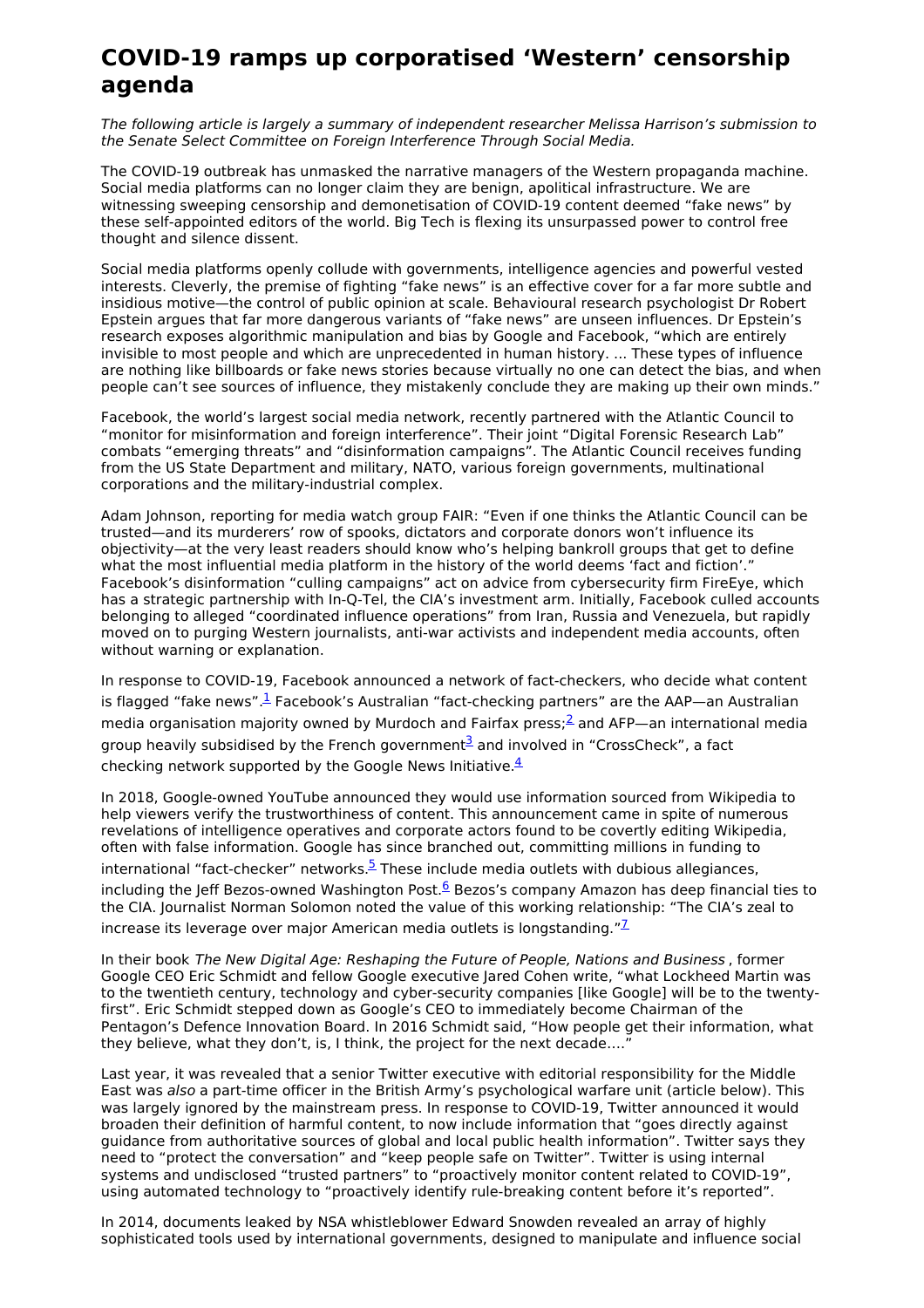media at scale. Big Tech's zeal to protect us from "fake news" doesn't apply to State-funded psychological warfare campaigns. Apparently, they're for our own good.

A 2013 Australian Defence Force publication revealed the ADF's use of cyber and psychological warfare.<sup>[8](https://www.defence.gov.au/FOI/Docs/Disclosures/330_1314_Document.pdf)</sup> Disturbingly, as reported by the Guardian's Philip Dorling, these "newly declassified ADF papers provide no guidance on how efforts to influence and deceive adversaries will not also mislead the Australian public and media" $\frac{9}{2}$  $\frac{9}{2}$  $\frac{9}{2}$ 

The ADF publication acknowledged "Psychological Operations (PSYOPS)": "planned activities directed to adversary, friendly and neutral audiences to influence attitudes and behaviour affecting the achievement of political and military objectives". Influence is directed at shaping the "will" of target audiences: "aimed at all decision makers at any level capable of influencing the situation whether adversary, friendly or uncommitted. This may be achieved by the promotion of identified themes to approved audiences through verbal and non-verbal [messages]. It seeks to predispose, persuade, convince, deter, disrupt, compel or coerce audiences to adopt [or] reinforce a particular course of action…." The ADF's "information operations" may potentially be aimed at Australian citizens, as targeted audiences can include "domestic players such as the general public and government". The ADF describes "narrative" as "a compelling story line capable of explaining events convincingly and from which inferences can be drawn", which "need to be convincing at a local level through the use of logic, emotions and ethics". (Emphasis added)

In 2019, China-hawk Liberal MP Andrew Hastie said "hybrid and political warfare" was required to fight "authoritarian states that undermine the global order". Hastie was referring to Russia and China, which he implied threatened the "global peace built by the United States and its allies". The US-UK-Anglo Saxon alliance as proclaimed guardians of "global peace" is arguable—as former top Australian public servant and diplomat John Menadue observed: "In 1961, President Eisenhower warned Americans about the power of the military and industrial complex.... That incestuous complex including 'think tanks' has enormous influence in the US but also around the world. The US is scarcely ever at peace. In part that is due to the responsibilities that US Presidents feel have been imposed upon them but it is also driven by the power of vested defence/military interests throughout the US. War is in the American DNA. We have the same problem....'

Hastie writes, "A powerful narrative, [that] supports our own values ... must be constructed. ... [D]emocracies should develop and establish expertise in hybrid and political warfare ... [requiring skills] for the disruption of rival subversive campaigns, and for the conduct of our own— where necessary."

"…[We] must build an array of political warfare instruments. This would include cyber, diplomatic, information, and media capabilities. These are important for informing domestic publics about the nature and scale of the challenge, but also for exposing to international publics the activities of authoritarian regimes. These activities include corruption, espionage, fake news, and human rights abuses." (Emphasis added.) A Member of Australian Parliament openly advocating for political warfare and narrative management, using "media and cyber capabilities" directed towards "informing" the Australian public. Sounds a lot like propaganda: Australian media as a tool of the State.

The danger of Western propaganda lies in its deep currents of subtlety—we don't believe it's happening to us. Noam Chomsky's and Edward Herman's 1988 Manufacturing Consent details the "systematic propaganda" of Western media and the difficulty of seeing it. "In countries where the levers of power are in the hands of a state bureaucracy, the monopolistic control over the media, often supplemented by official censorship, makes it clear that the media serve the ends of a dominant elite. It is much more difficult to see a propaganda system at work where the media are private and formal censorship is absent. This is especially true where the media actively compete, periodically attack and expose corporate and governmental malfeasance, and aggressively portray themselves as spokesmen for free speech and the general community interest. What is not evident (and remains undiscussed in the media) is the limited nature of such critiques, as well as the huge inequality in command of resources, and its effect both on access to a private media system and on its behaviour and performance."

Censorship under the guise of "fighting fake news" and "keeping us safe" is still censorship. The public is expected to surrender their freedom of opinion and personal responsibility to the safekeeping of paternalistic platforms. The unprecedented power of Big Tech, in willing service of the State apparatus, has weaponised narrative management on an industrial scale. Australians are exposed to manipulation by psychological warfare campaigns conducted by our own government. The right to a dissenting voice, the right to freely access and publish counter-narrative information is the last defence of citizens against the money, might and authority of powerful institutions and the State. Pandemic or not—this must be defended.

## **Is British Intelligence in your Twitter feed?**

In September 2019 news website Middle East Eye (MEE) [revealed](https://www.middleeasteye.net/news/twitter-executive-also-part-time-officer-uk-army-psychological-warfare-unit) that Gordon MacMillan, the Twitter executive with editorial responsibility for the Middle East, Europe and Africa, was also a Captain in the British Army's 77th Brigade, a combined Regular Army and Army Reserve unit specialising, according